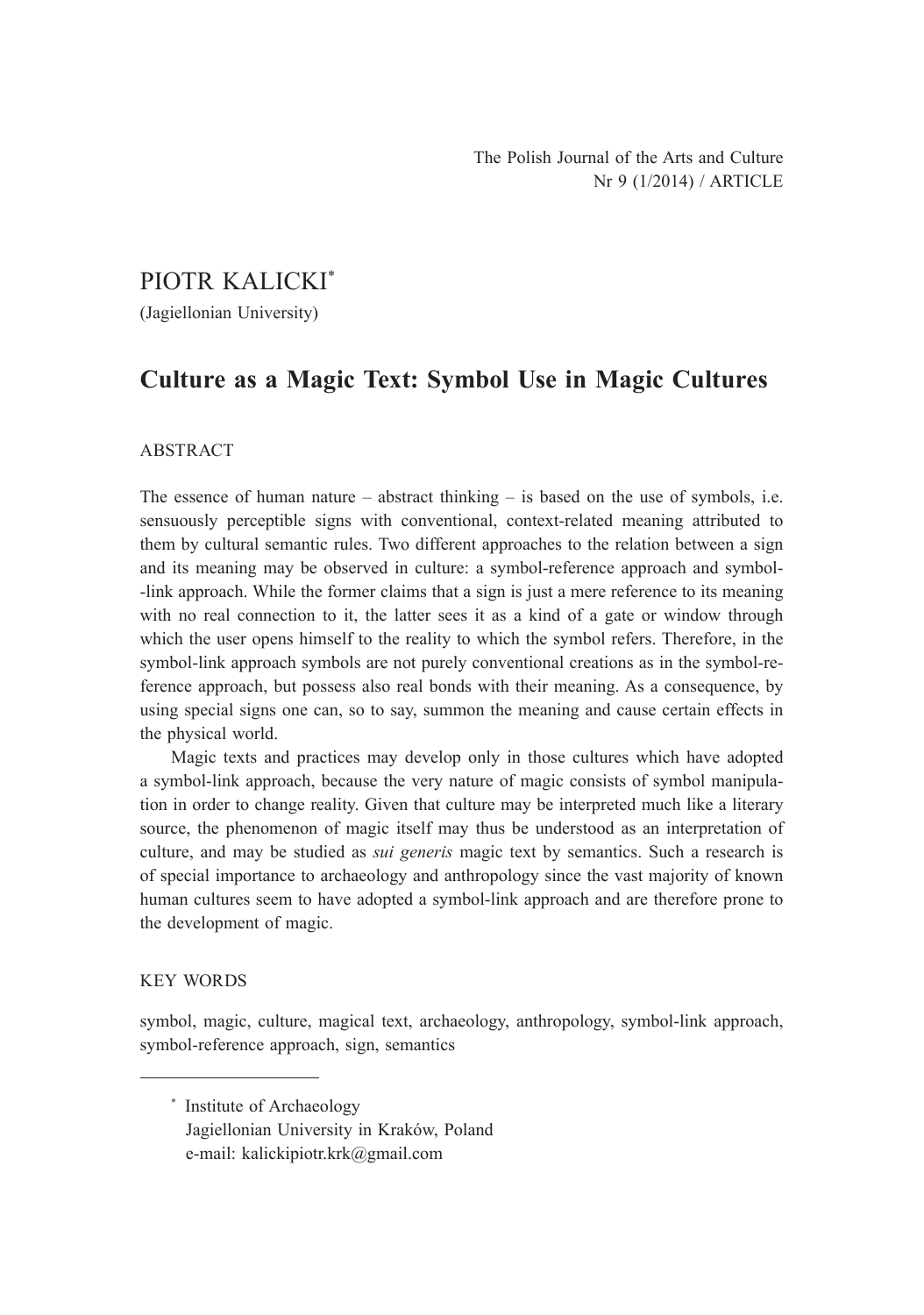## INTRODUCTION

In a search for the essence of human nature, scholars have proposed various characteristics as factors that constitute it. To mention just a few: the ability to make tools (*homo faber*),<sup>1</sup> ability to speak<sup>2</sup> or use reason. However, the development of science falsified these criteria: tools may be made by primates such as chimpanzees; $3$  some examples of children raised outside society who were unable to learn or to speak have been reported $4$  and advanced computers are able to calculate even better than humans. The most important characteristic which is still considered to be exclusively human is abstract thinking.

It is quite significant that first undeniable signs of abstract thinking are associated with *Homo sapiens neanderthalensis* and *Homo sapiens sapiens*. Their material correlates are the first graves with intentional funeral rites,<sup>5</sup> advanced lithic technology<sup>6</sup> and art.<sup>7</sup> Particularly noteworthy is the fact that many of early manifestations of abstract thinking are associated with magic like shamanism<sup>8</sup> or hunting magic.<sup>9</sup> Abstract thinking is based on the use of symbols, which enable humans to go beyond tangible items and particular events into the realm of ideas, concepts and generalised conclusions. Abstract thinking is thus in fact symbolic thinking. As such it lies at the very heart of culture, because cognitive schemes and normative rules, which constitute the core of each culture, are both conceptualised and expressed as

<sup>1</sup> F. Engels, *Dialektyka natury* (1883), [in:] K. Marks, F. Engels, *Dzieła*, t. 20, Warszawa 1969.

<sup>2</sup> A. Barnard, *Antropologia: zarys teorii i historii*, tłum. S. Szymański, wstęp J. Tokarska-Bakir, Warszawa 2006.

<sup>3</sup> Ch. Boesch, H. Boesch, *Tool Use and Tool Making in Wild Chimpanzees*, "Folia Primatologica" 1990, Vol. 54, No. 1–2, p. 86–99.

<sup>4</sup> A. Barnard, op. cit.

<sup>5</sup> S. R. Solecki, *Shanidar IV, a Neanderthal Flower Burial in Northern Iraq*, "Science" 1975, Vol. 190, p. 880-881.

<sup>6</sup> K. J. Kozłowski, *Early Upper Paleolithic Levallois-derived Industries in the Balkans and in the Middle Danube Basin*, "Anthropologie" 2004, Vol. 42, No. 3, p. 263-280.

<sup>7</sup> O. Bar-Yosef, *The Upper Paleolithic Revolution*, "Annual Review of Anthropology" 2002, p. 363‒393.

<sup>8</sup> J. Lietava, *Medicinal Plants in a Middle Paleolithic Grave Shanidar IV?*, "Journal of Ethnopharmacology" 1992, Vol. 35, No. 3, p. 263‒266; J. D. Lewis-Williams, *Wrestling with Analogy: A Methodological Dilemma in Upper Paleolithic Art Research*, "Proceedings of the Prehistoric Society" 1991, Vol. 57, No. 1.

<sup>9</sup> W. M. Conkey, *The Structural Analysis of Paleolithic Art*, "Archaeological Thought in America" 1989, p. 135-154.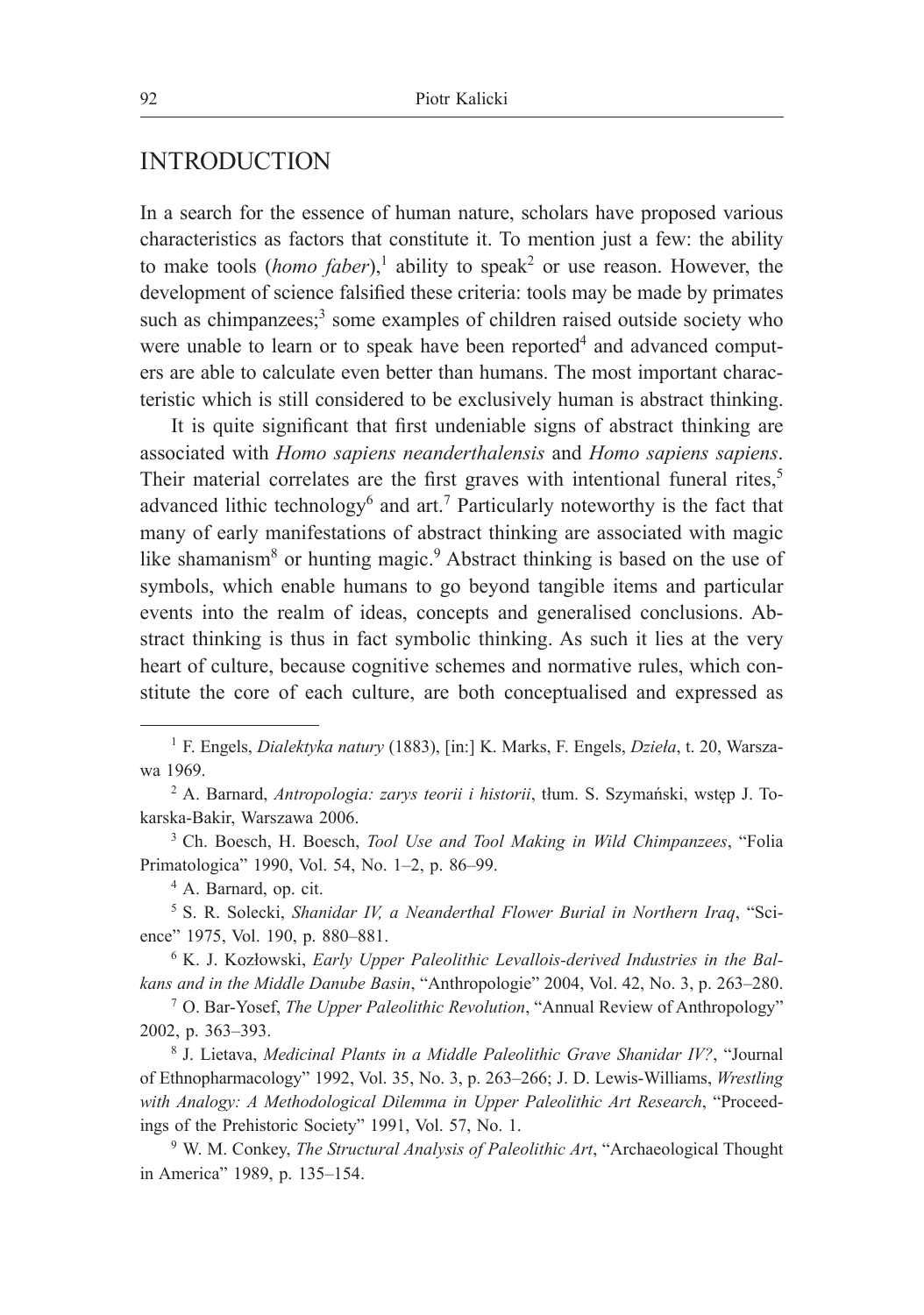complex systems of interrelated symbols. Therefore the study of symbols is crucial in understanding culture and consequently social and cultural phenomena and processes.

## USE OF SYMBOLS IN CULTURE

While facing the challenge of carrying out research on symbols we must start with an attempt to define the subject of our research. According to Campbell, a symbol is *an energy evoking and directing agent*. <sup>10</sup> Despite the fact that symbols are considered to be a kind of signs it is quite difficult to distinguish them from other signs. Jung has proposed that a symbol is a sign which stands for something unknown, unclear, something which cannot be precisely defined.<sup>11</sup> However, in fact, in many cases we can hardly distinguish those signs which stand for something known and those which stand for something unclear or imprecise. Usually such a distinction is heavily dependent on the cultural and historical context. Therefore, such an approach it is of little use to anthropology and archaeology where we deal with signs created and used by culturally different groups, which are often poorly studied. In such cases we are unable to determine whether a particular sign is a symbol or not. This task is even harder when we study past societies which did not use writing.

In this context we may also mention Peirce's triadic distinction between iconic signs, symbolic signs and index signs, where in contrast with other categories symbolic signs' relation between the representamen and semiotic object is totally arbitrary, regardless of their real connection and resemblance.<sup>12</sup> Nevertheless, we face much the same problem as with Jung's theory – the rules which determine which aspects of the representamen and semiotic object are similar to each other and in what way, are predominantly of a cultural nature. As a consequence resemblance is, at least partially, rooted in culture. Therefore, iconic signs are in fact just a category of symbolic signs and consequently we cannot make a clear division between signs and symbols.

<sup>10</sup> J. Campbell, *Flight of the Wild Gander: The Symbol without Meaning*. California 2002, p. 143.

<sup>11</sup> C. G. Jung, M.-L. von Franz, *Man and His Symbols*, Garden City, N.Y. 1964.

<sup>12</sup> Ch. S. Peirce, *A Letter to… Lady Welby* (1908), [in:] Ch. S. Peirce, V. Welby-Gregory (Lady Welby), *Semiotic and Significs: The Correspondence between C. S. Peirce and Victoria Lady Welby*, ed. Ch. S. Hardwick, Bloomington-Indianapolis 1977, p. 80–81.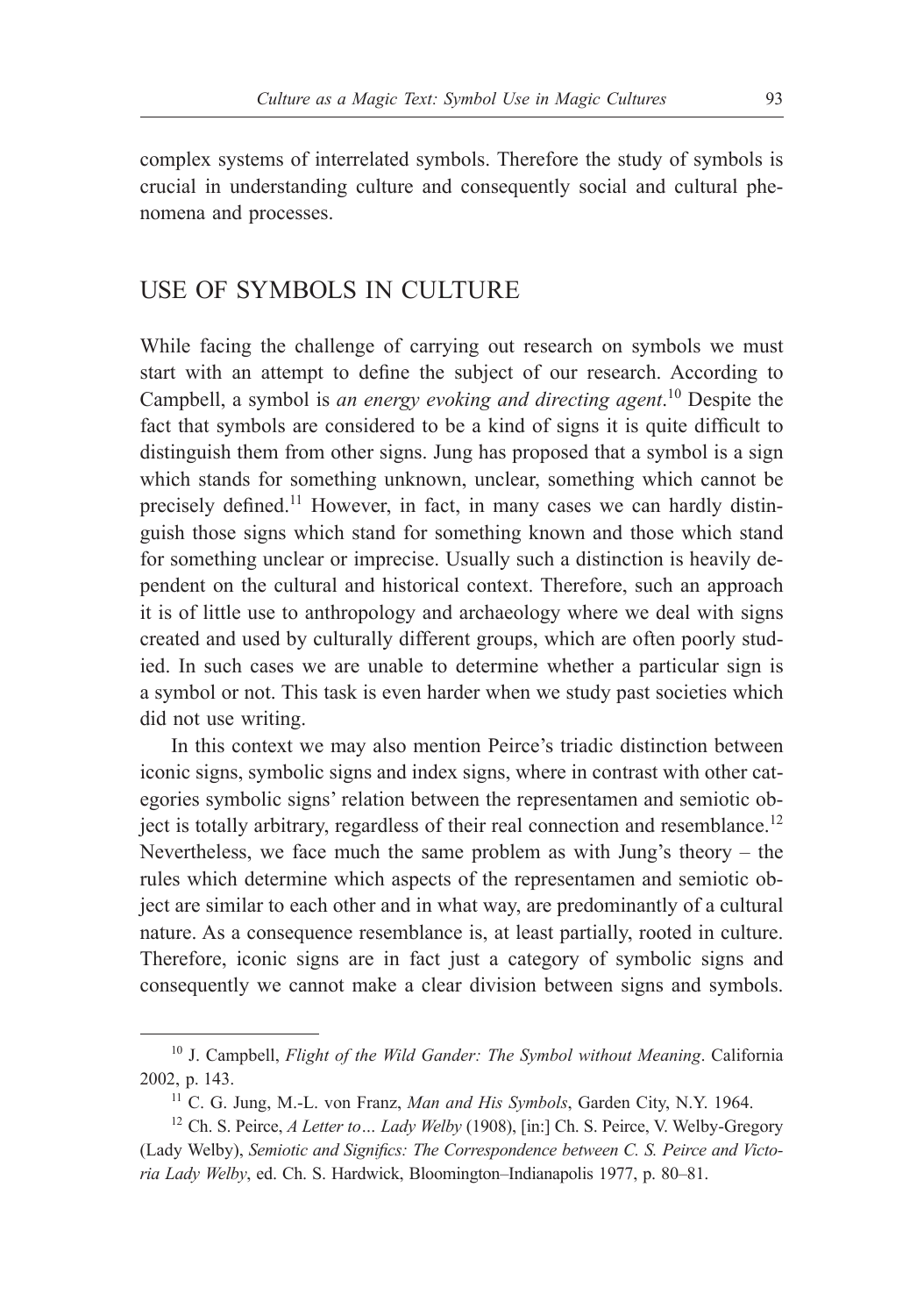To conclude, as the distinction between signs and symbols is not clear and the groups under study usually differ significantly from Western cultures, in this article notions of sign and symbol will be used synonymously.

In modern humanities there are two great theories explaining the nature of signs: the dyadic theory of de Saussure<sup>13</sup> and the triadic theory of Peirce.<sup>14</sup> While the former claims that a sign is composed only of a signifier (form of sign) and a signified (meaning), the latter sees it as a combination of the sign (representamen), semiotic object and interpretant. De Saussure<sup>15</sup> suggested also that the relationships between the signified and the signifier is not a natural one; in other words, the relation between the signifier and the signified is arbitrary. This vision of a symbol, whose meaning is deeply rooted in context and dependent on the rules of cultural semantics, is generally accepted in modern humanities.

Nevertheless, it should be emphasised that both aforementioned theories are focused on the internal structure of the sign and its interpretation. De Saussure and Peirce intended to build a coherent theory explaining nature, structure and the function of symbols, not to explain how signs are perceived by those who use them. Their theories are meant to be universal descriptions of signs and their nature as it really is, regardless of the cultural and historic context. Clearly, the intention of both founding fathers of semiotics was to formulate general rules which apply to signs of all cultures and times, rather than to study the cultural visions of a sign, its nature, character and function. We may thus consider that both de Saussure and Peirce adopted an *etic* approach in their works. However, given the shift of research interests in modern anthropology from the *etic* to the *emic* approach, we experience a serious gap in our understanding of symbols. Thus, there is a great need to study ways in which symbols are perceived and experienced by their users.

It seems that while analysing the character of the relation between the signifier and the signified in terms of culture, we may distinguish two types: those who adopt a **symbol-reference approach** and those which attitude is based on a **symbol-link approach**.

In the symbol-reference approach, signs are seen as conventional, culture-related products of social processes. Therefore the relation between the signifier and the signified is thought to be purely conventional and arbitrary.

<sup>13</sup> F. de Saussure, *Course in General Linguistics*, trans. W. Baskin, eds. P. Meisel, H. Saussy, New York 2011 [first edition 1916].

<sup>14</sup> Ch. S. Peirce, *A Letter to…*, op. cit.

<sup>15</sup> F. de Saussure, op. cit.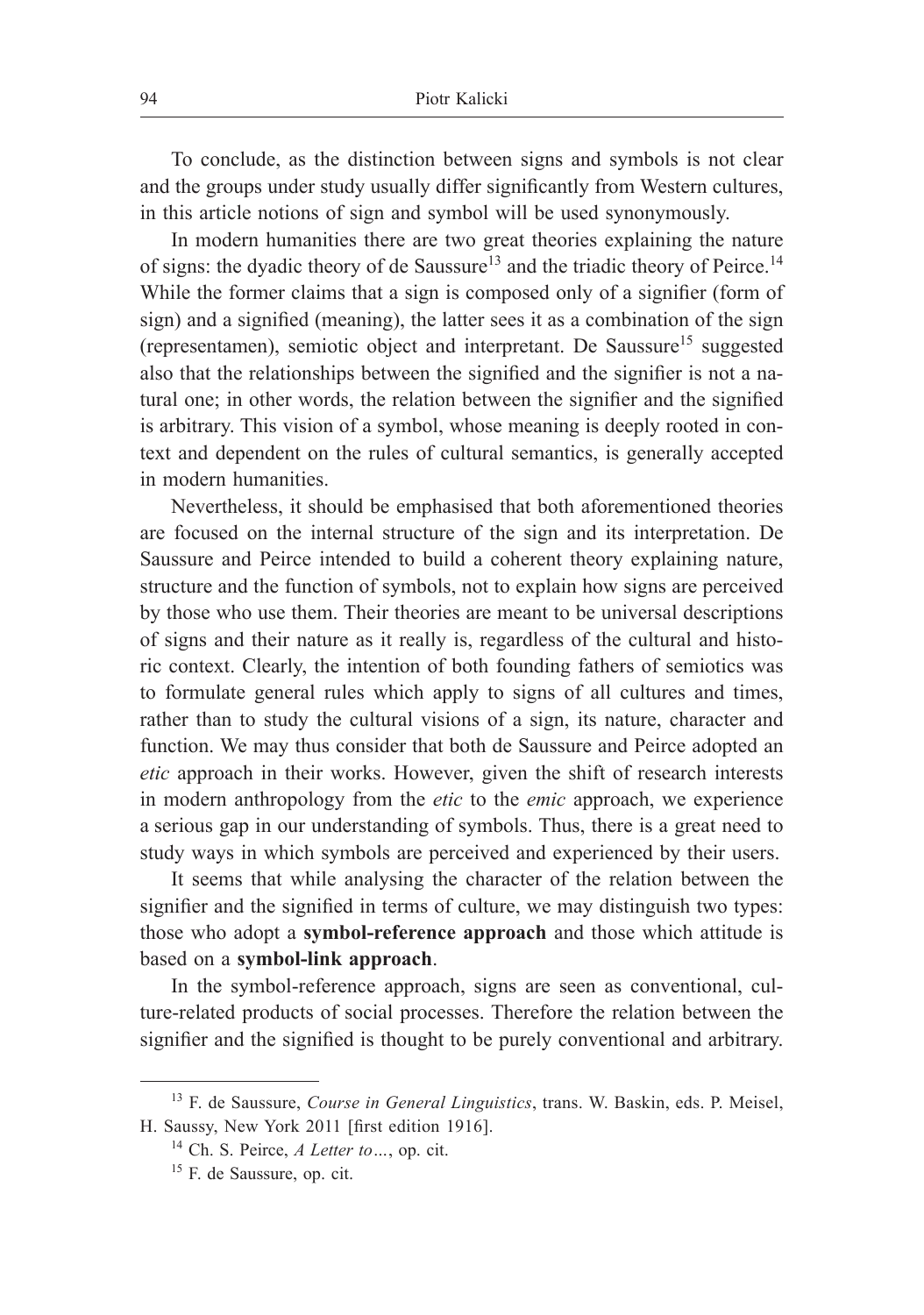In other words, there are no real bonds between the sign itself and reality. Consequently, symbols are treated as axiologically neutral – the sign itself is neither good nor evil, only the meaning for which the sign stands may be evaluated positively or negatively. As a result, the symbol is treated as a kind of reference to its meaning. Moreover, the meaning of the symbol may be intentionally changed or even reversed. Such an act is not considered dangerous and it is also axiologically neutral itself. From that point of view signs are also passive  $-$  i.e. they are only a tool in the hands of a person or a society; they do not possess any inherent power by themselves. I propose to call such a vision of symbols and their connections with the real world *the symbol- -reference approach*.

Such an approach is characteristic for post-Enlightenment Western cultures,<sup>16</sup> where both in modernism and postmodernism, signs are considered to be purely conventional and arbitrary. As an example of modernist ideas we may mention the Marxist concept of base and superstructure, where the realm of symbols is seen as belonging to an ideological superstructure, which is a derivate of an economic base.<sup>17</sup> Thus, according to the Marxist view, the connection between the signifier and the signified is arbitrary and depends on economic and, secondarily, also social and political factors. The emblematic idea for postmodern thought that the essence of literature lies in playing with conventions, $18$  is also based on the basic assumption that the relation between the signifier and the signified is purely conventional. Thus, we may conclude that the symbol-reference approach is dominating in contemporary Western societies<sup>19</sup>

<sup>16</sup> I am inclined to the view that there is no one **Western culture**, but rather a bunch of **Western cultures.** They are based on different basic world views (for example traditional, modern, postmodern etc.) and consequently despite historical and spatial bonds they vigorously compete with each other. I propose to call such basic worldview cultural paradigm (see *Towards longue durée archaeology: cultural paradigms and long term*  structures, [in:] *Abstracts from 19<sup>th</sup> Annual Meeting of the European Association of Archaeologists*, Pilsen Republic 2013).

<sup>&</sup>lt;sup>17</sup> A. Calinicios, *The Revolutionary Ideas of Karl Marx*, London 2010 [first edition 1983].

<sup>18</sup> S. Kvale, *Themes of Postmodernity*, [w:] W. Anderson, *The Truth About the Truth*, New York 1995.

<sup>&</sup>lt;sup>19</sup> It is quite interesting that both de Saussure and Peirce conceptualised the relation between the signifier and the signified as arbitrary. One may ask whether such an assumption is related to the nature of signs or to the influence of Western culture in which both scientists were raised. However, this important problem as to what extent culture is influencing scientific discourse is beyond the scope of this paper and will not be further analysed.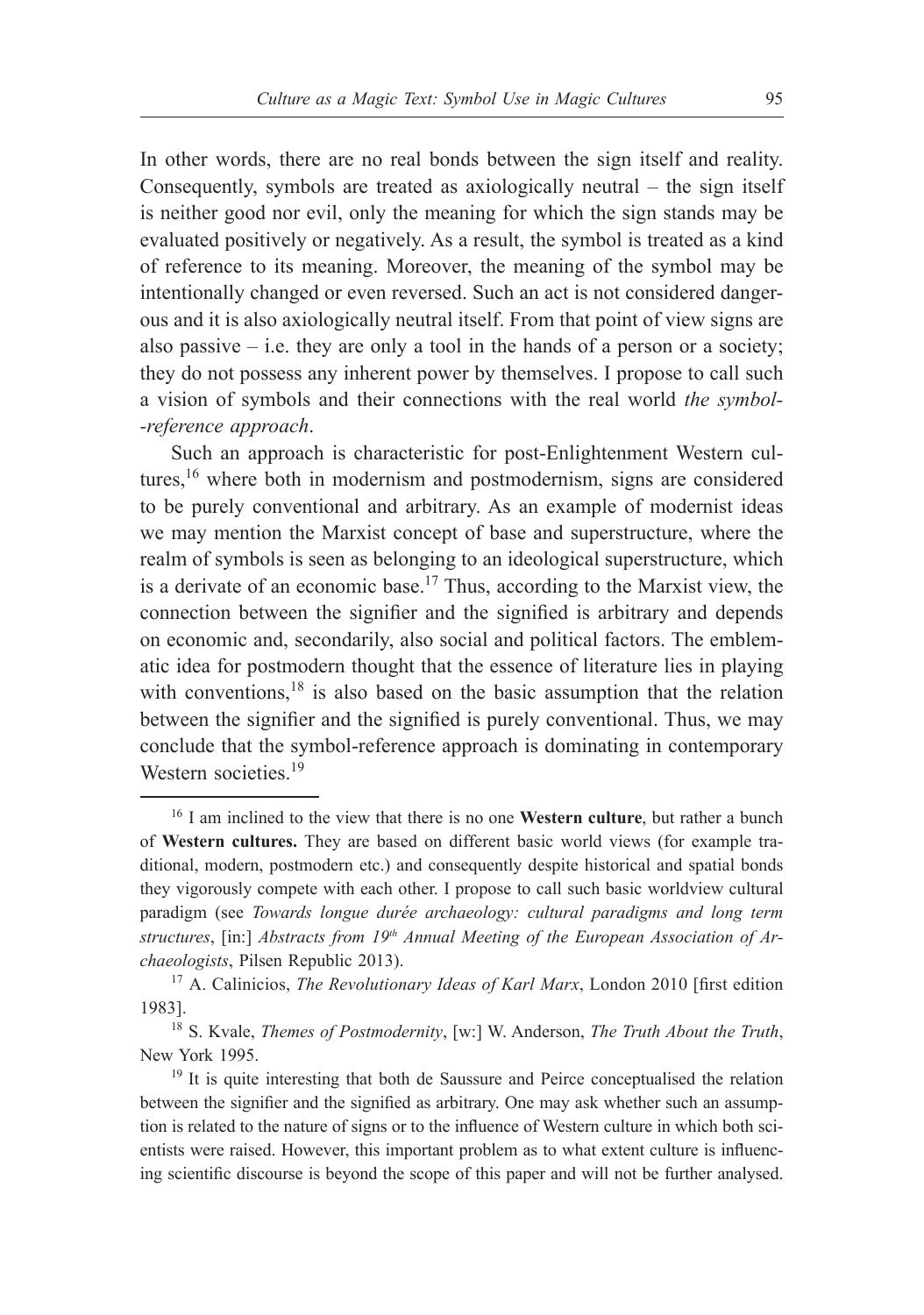Despite the popularity of the symbol-reference concept in Western society, it seems increasingly clear that an overwhelming majority of known cultures have adopted a different idea of the relationship between sign and reality. From that perspective there is a strong, real connection between the signifier and the signified. This relationship is not necessarily natural in the sense that meaning is assigned to the sign by some natural or supernatural forces. Although such cases are common in many cultures, this second approach to symbols which I propose to call *the symbol-link approach***,** is not based upon them. Rather its essence is the belief that there are close ties between sign and reality i.e. that using a sign means influencing reality not only on the intellectual or emotional level, but also on the physical and spiritual. The symbol may be thus illustrated by the metaphor of a window or gate which can open its user to the reality to which the sign refers. As a result, when one uses a sign, one summons its meaning and can consequently bring about changes in the world. These are not limited to feelings, consciousness or knowledge, but can also manifest themselves as physical or spiritual events. Symbols are conceptualised as active agents which possess an innate power and meaning due to the meaning they refer to.

As mentioned above, the vast majority of cultures adopt a symbol-link perspective. It is characteristic not only of traditional cultures of non-complex societies like the hunter-gatherers of tropical forests<sup>20</sup> and polar regions<sup>21</sup> or hoe-farmers of South-East Asia,<sup>22</sup> but also to almost every complex society in the world – both those of the past (e.g. China,  $2^3$  Central Andes<sup>24</sup>) and present day non-Western civilisations (India,  $2^5$  Latin America<sup>26</sup> etc.). The symbol-link approach was also typical for Europe and the first signs of its decline may be observed in the late Middle Ages with the discussion about the problem of universals. The first big challenge to the symbol-link

<sup>20</sup> See for example G. Reichel-Dolmatoff, *Shamanism and Art of the Eastern Tukanoan Indians: Colombian Northwest Amazon*, Leiden 1987.

<sup>21</sup> M. Schmidt, *Crazy Wisdom: The Shaman as Mediator of Realities*, [in:] *Shamanism: An Expanded View of Reality*, compiled Sh. Nicholson, Whealton, Illinois-Madras, India 1987, p. 62–75.

<sup>&</sup>lt;sup>22</sup> N. Tapp, *Hmong Religion*, "Asian Folklore Studies" 1989, Vol. 48, 59–94.

<sup>23</sup> H. T. Morgan, *Chinese Symbols and Superstitions*, Detroit, Illinois 1972.

<sup>24</sup> J. L. Faux, *Hail the Conquering Gods: Ritual Sacrifice of Children in Inca Society*, "Journal of Contemporary Anthropology" 2012, 3(1).

<sup>25</sup> G. Chatterjee, *Sacred Hindu Symbols*, photographs S. Chatterjee, New Delhi 2001.

<sup>26</sup> D. Joralemon, D. Sharon, *Sorcery and Shamanism: Curanderos and Clients in Northern Peru*, Salt Lake City 1993.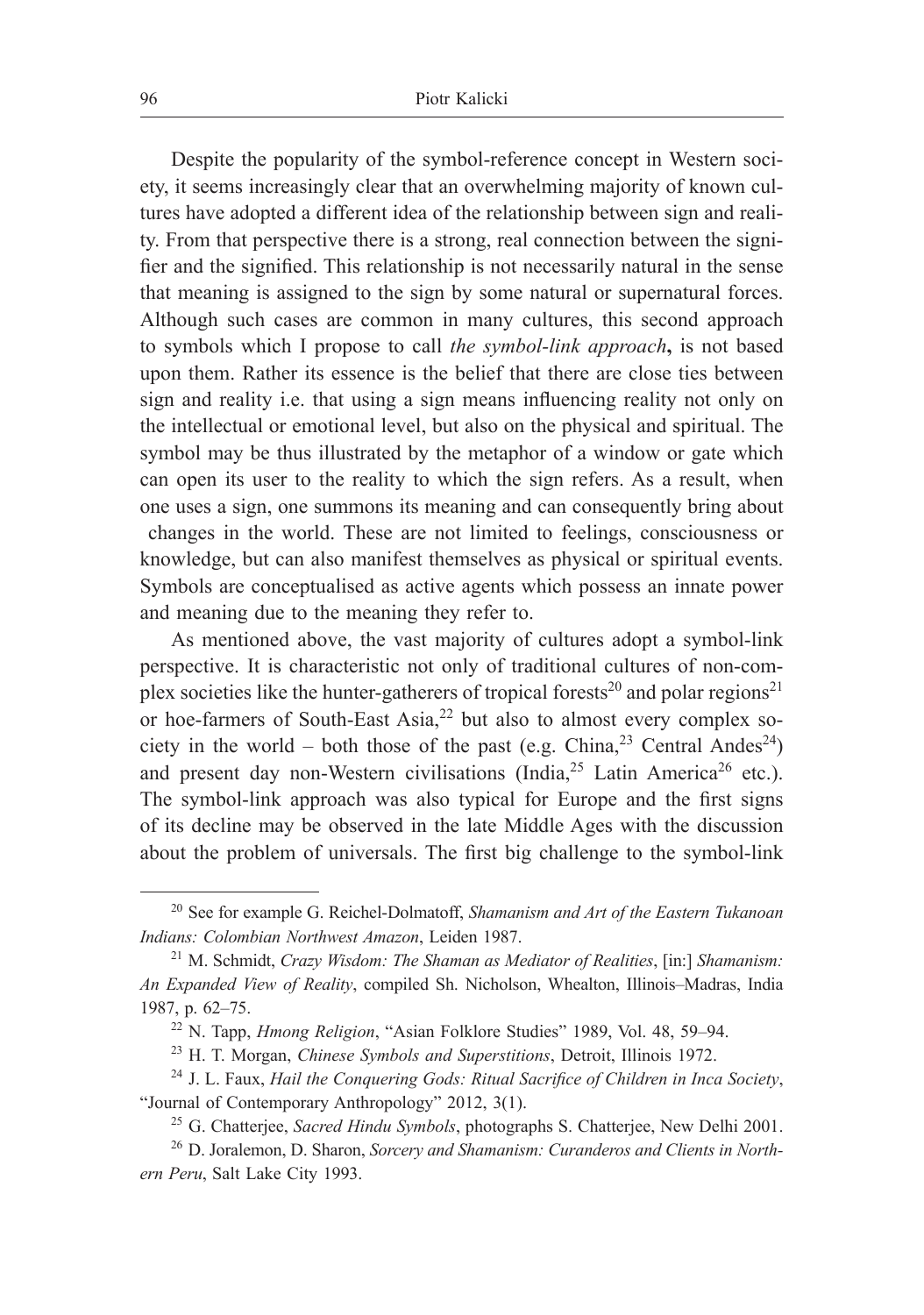approach was the Reformation and the dominance of the symbol-reference approach in Western civilisation started with the Enlightenment and continues till this day.

The main difference between the symbol-reference and the symbol-link approaches lies in the character of the relation between the signifier and the signified. While in the former the relation is indirect and by using a symbol one refers or alludes to its meaning, whereas in the latter the bond between the sign and its meaning is real and direct – consequently while using a sign, one summons its meaning, making it real and present. To provide one example: the dancer wearing a Kachina mask is not just playing the role of the Kachina spirit, but he is Kachina spirit himself.<sup>27</sup> The use of the symbol (Kachina mask) does not just allude to the myth, but it summons the mythical beings so that the myth is replayed in reality in a tangible and perceptible way. The dance is not the reproduction or imitation of the myth, but it is rather the return or re-happening of the myth itself in reality. The possibility of such a re-happening of the myth is rooted in the adoption of the symbol- -link approach, which claims that signs not only refer to their meaning (reality), but also make the meaning present, real and active.

Other important difference between cultures characterised by symbol- -reference or symbol-link conceptions are the consequences of modifying or reversing the meaning of the symbol according to one's will. It must be emphasised that we still analyse this phenomenon from an *emic* perspective i.e. how the symbol-user perceives the consequences of changes in the interpretation of symbols, rather than to what extent the new interpretation actually affects the real world. In cultures which take the symbol-reference approach, due to the fact that the relation between the signifier and the signified is considered to be an axiologically neutral social construct, a sign is considered to have neither an objective nor natural meaning. Therefore one may alter or even reverse its meaning without direct consequences for the reality. Quite the opposite is the vision accepted in cultures characterised by the symbol-link conception. According to the symbol-link approach, the use of sign means evoking the reality for which the sign stands. Usually once established, such a connection cannot be modified or rejected upon one's declaration. As a consequence, any manipulation of the sign's meaning or symbolic practice will directly affect reality, likewise in cases when the user has no such intention or even when he is not conscious that he is manipulat-

<sup>27</sup> Pollock D., *Masks and the Semiotics of Identity*, "Journal of the Royal Anthropological Institute" 1995, p. 581-597.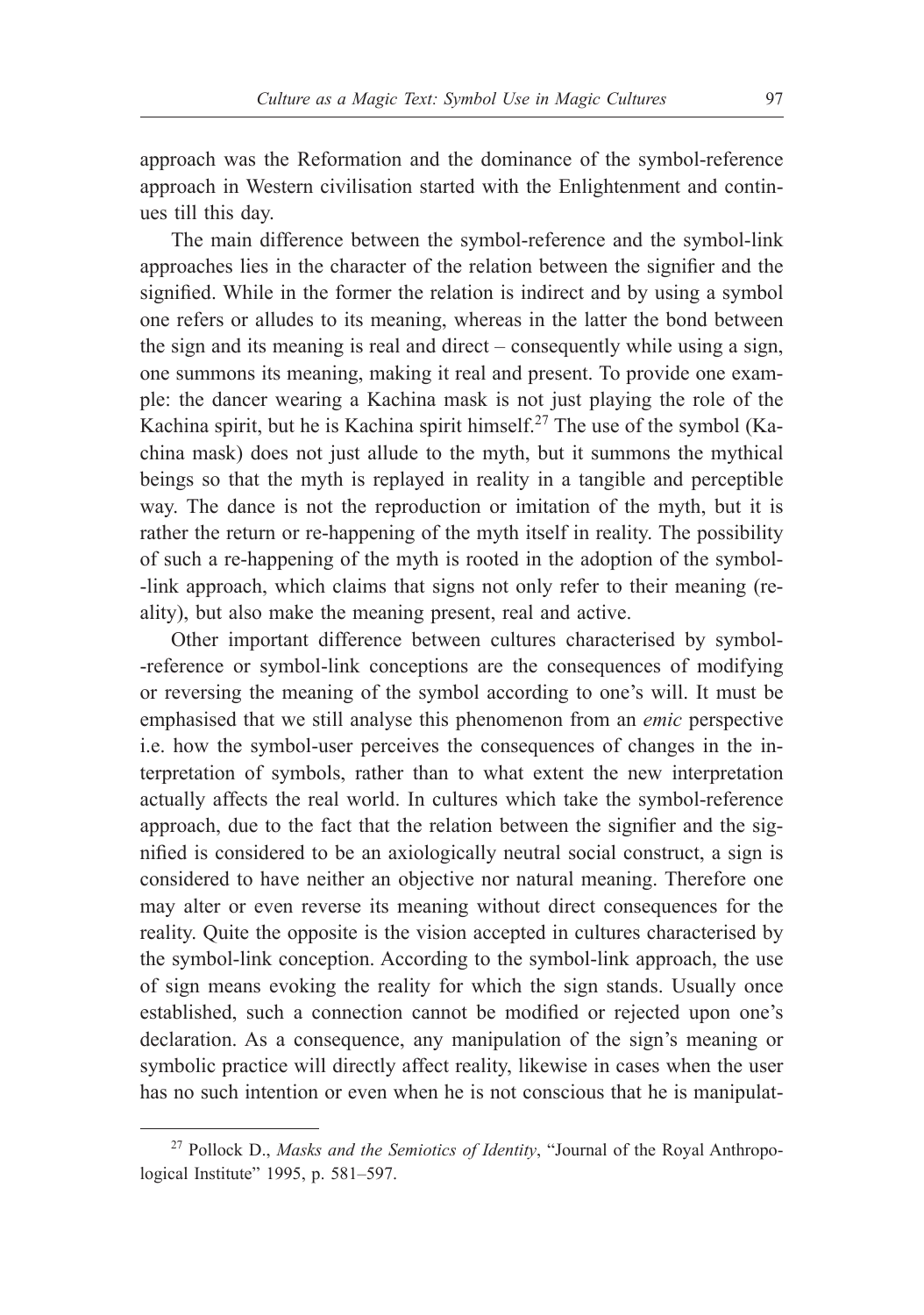ing a symbol. Therefore, while for cultures characterised by the symbol- -reference conception, the manipulation of the meaning of signs is in general axiologically neutral, in cultures which have adopted the symbol-link approach it is almost always valued as positive or negative.

### MAGIC AND THE USE OF SYMBOLS

In humanities various theories compete to explain the nature of magic. Based on the *etic* approach, anthropologists explained magic from functionalist, psychological and intellectualist perspectives. For example, Malinowski<sup>28</sup> claims that magic is a social institution that serves as kind of buffer to minimise risk employed in situations which are dangerous and with activities which are not fully controlled by humans. Magic is thus treated as a factor which allows man to control danger. According to Tambiah's symbolic approach to magic, $2<sup>9</sup>$  it is expressive rather than instrumental i.e. it serves to express a desired state using metaphors. Nevertheless, anthropologists usually focus on the origin or function of magic, not on the explanation of how magic works from an *emic* point of view.

Among users of magic, the two most popular models conceptualising the nature of magic are spiritual and energetic. While in the former, magic is associated with the spiritual world inhabited by supernatural beings like demons, spirits or ghosts, in the latter magic is a set of practices, expressions and texts that enable the magician to control some kind of life-sustaining and powerful force which is present in the universe. Modern magic models like psychological or informative emphasise factors that were unknown to past societies e.g. subconscious and information as a means of controlling cosmic energy. Nevertheless, all of the aforementioned models require that the magician must perform some symbolic activity. Magic is thus a manipulation of symbols to produce an effect in the real world.

Given the proposed distinction between the symbol-reference and the symbol-link approach, it is clear that magic is possible only in cultures with a symbol-link approach. To justify this hypothesis, we must begin with the conclusion of Evans-Pritchard's<sup>30</sup> work on magic among the Azande that

<sup>28</sup> B. Malinowski, E. R. Leach, J. Berry, *Coral Gardens and Their Magic*, London 1935.

<sup>29</sup> J. S. Tambiah, *Form and Meaning of Magical Acts*, [in:] *Culture, Thought and Social Action: An Anthropological Perspective*, Cambridge, MA 1985.

<sup>30</sup> E. E. Evans-Pritchard, E. Gillies, *Witchcraft, Oracles and Magic among the Azande*, Oxford 1976.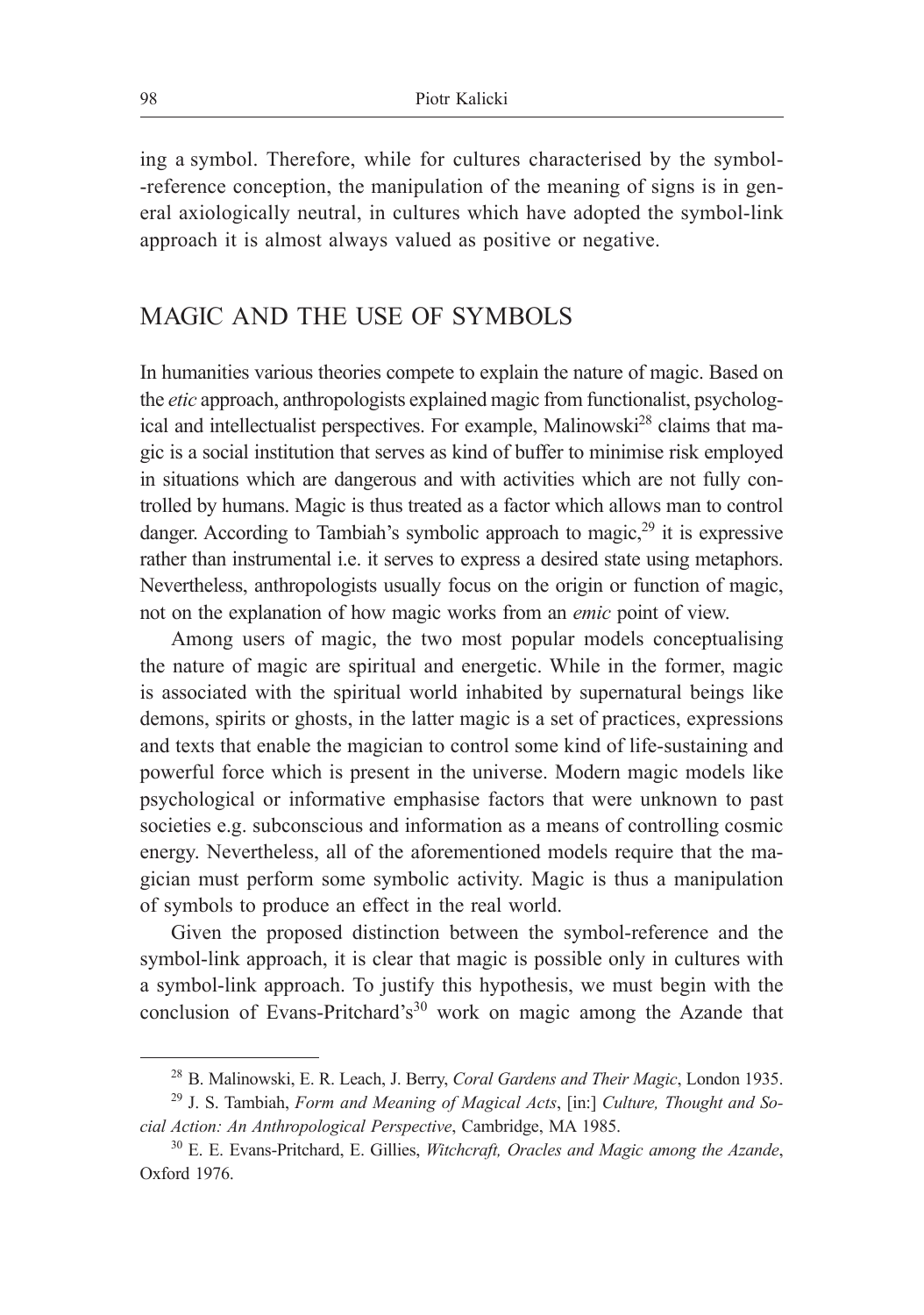magic is culturally rational. Speaking more precisely, magic is instrumentally rational i.e. magic is considered by its users as an efficient and appropriate way of achieving desired goals. In other words, although from the modern perspective magic may seem irrational and superstitious, from the internal perspective of the culture when magic has developed it is rational and fully justified. Which factors are crucial for perceiving magic as a rational way of dealing with the world?

Anthropologists coined the notion of magical thinking as characteristic to traditional cultures and as an opposition to the Western rational worldview. However, contrary to the opinion of many anthropologists, $31$  magical thinking is not the result of any intellectual defect or lack of knowledge. The essence of magical thinking is based on the symbol-link approach, when the sign is active and one can evoke its meaning through its usage. Therefore magic, defined as the manipulation of symbols in order to cause changes in the real world, seems to be perfectly rational in cultures which have adopted the symbol-link approach.

The strict relation between magic and the symbol-link approach is supported by the fact that the persecution of witchcraft in Western culture ceased after the Enlightenment, $32$  when the symbol-reference approach started to dominate in European thought.<sup>33</sup> Another example may be postmodern art or literature, which is based upon the manipulation of symbols, contexts and conventions $34$ . Both magic and postmodern art and literature play with symbols and their meanings. However, where a postmodern artist seeks only the aesthetic, a magician finds the power to change reality. Therefore, while literature and art which play with symbols are extremely rare in cultures with a symbol-link approach, they flourish in the postmodern world ruled by the symbol-reference approach.

Moving on from the symbolic perspective on magic, the distinction between religious models and secular models of magic may seem of secondary importance. While in the former  $-$  the traditional type of magic  $-$  it is asso-

<sup>31</sup> J. Fraser, *Form and Meaning of Magical Acts*, [in:] *Culture, Thought and Social Action: An Anthropological Perspective*, Cambridge, MA 1985; L. Lévy-Bruhl, *How Natives Think*, trans. L. A. Clare, New York 1925.

<sup>32</sup> W. Behringer, *Witches and Witch Hunts: A Global History*, Cambridge, UK and Malden, Massachusetts 2004.

<sup>&</sup>lt;sup>33</sup> It must be emphasised that in contemporary Western Europe there exist not one Western culture, but a bunch of different, conflicting, Western cultures (see footnote 16). Thus, referring to a rational or post-Enlightenment Western culture, I mean just modern and postmodern cultural paradigms.

<sup>34</sup> S. Kvale, op. cit.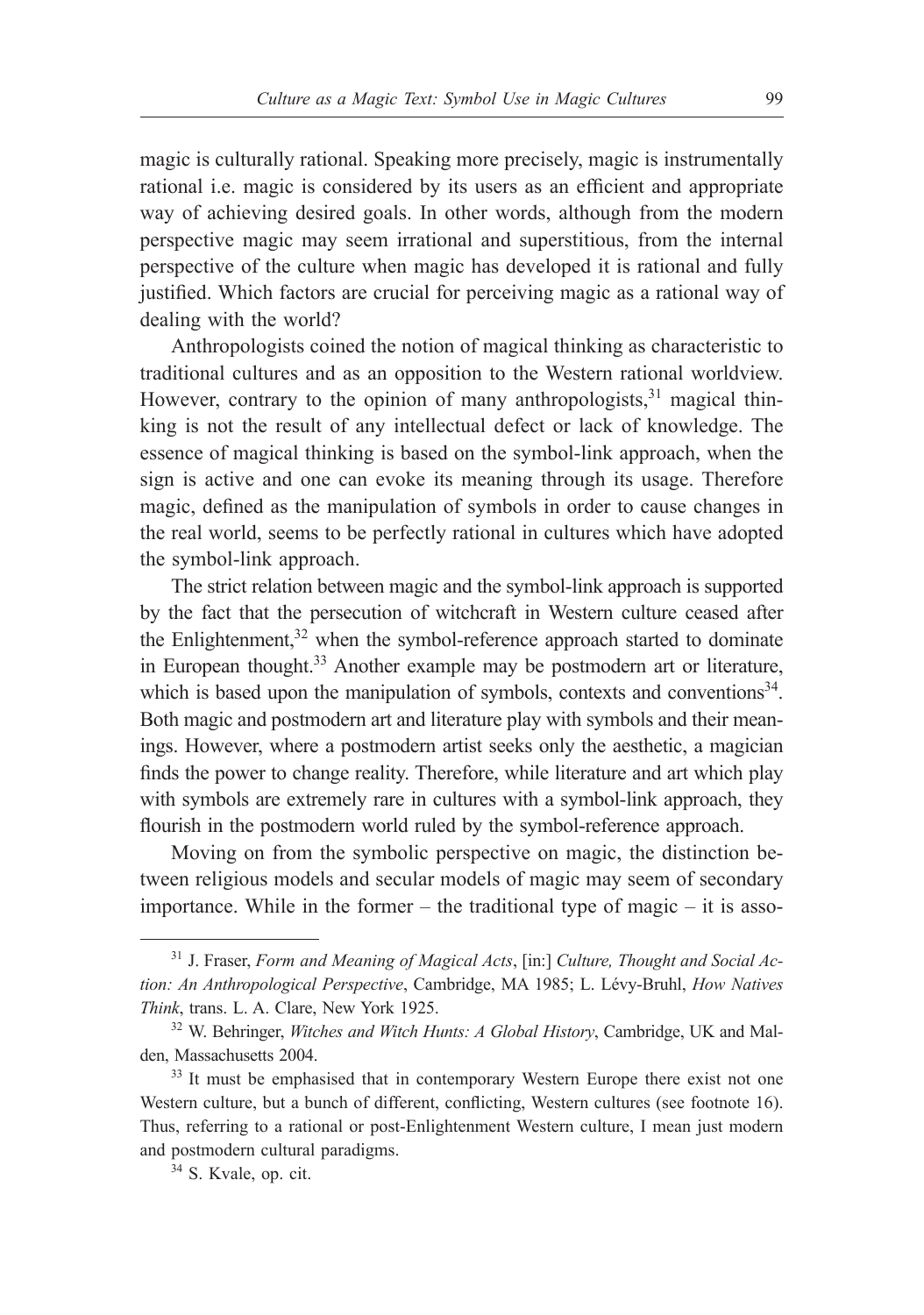ciated with supernatural forces or energies, in the latter it is connected with the achievements or discoveries of modern science or pseudoscience. The religious type of magic encompasses the spiritual model of magic and frequently also the energetic model of magic, while with the secular type of magic may be associated with the informative and psychological models of magic and sometimes also the energetic model of magic. Often, as in the New Age movement, old notions and ideas are hidden behind pseudo-scientific rhetoric, to adapt to a predominant rational discourse. However, the character of magic in all those types and models of magic is quite the same – its essence is the manipulation of symbols in order to change reality. Such a manipulation is based on the symbol-link approach to signs.

## CULTURE AS A MAGIC TEXT

In contemporary humanities there is no doubt that culture may be understand and criticised much like literary sources.<sup>35</sup> Culture, being a network of interrelated symbols, may be also conceptualised as a kind of text written with symbols. In this perspective magic would be one of the many competitive interpretations of a particular culture. Within the framework of this interpretation it is accepted that man is not only able to change the real world through symbol manipulation according to his will, but also that such actions and practices at least at some occasions are appropriate and desirable.

Despite the fact that cultures characterised by the symbol-link approach accept the possibility of magic as a phenomenon which is real and effective, the axiological valuation of magic may be different. For example, while in the Andean world magic is generally seen as something morally positive or neutral (apart from so-called black magic), $36$  in orthodox Catholicism it is considered to be a mortal  $\sin^{37}$  Such a difference in the valuation of magic is associated with cultural normative rules and cultural values. As a general rule, it seems that magic is accepted in systems based on ideological or religious pluralism (e.g. Greco-Roman polytheism, Hinduism, postmodern New Age movement), while in systems with the orthodoxy-heresy dichotomy (e.g. Orthodoxy, Islam) it is generally considered to be evil. This general rule

<sup>35</sup> C. Geertz, *The Interpretation of Cultures: Selected Essays*, Vol. 5019, New York 1973.

<sup>36</sup> L. Camino, *Cerros, plantas y lagunas poderosas: La medicina al norte del Perú*, Lima 1992.

<sup>37</sup> *Katechizm Kościoła Katolickiego*, tłum. z fr., 2117, Poznań 1994.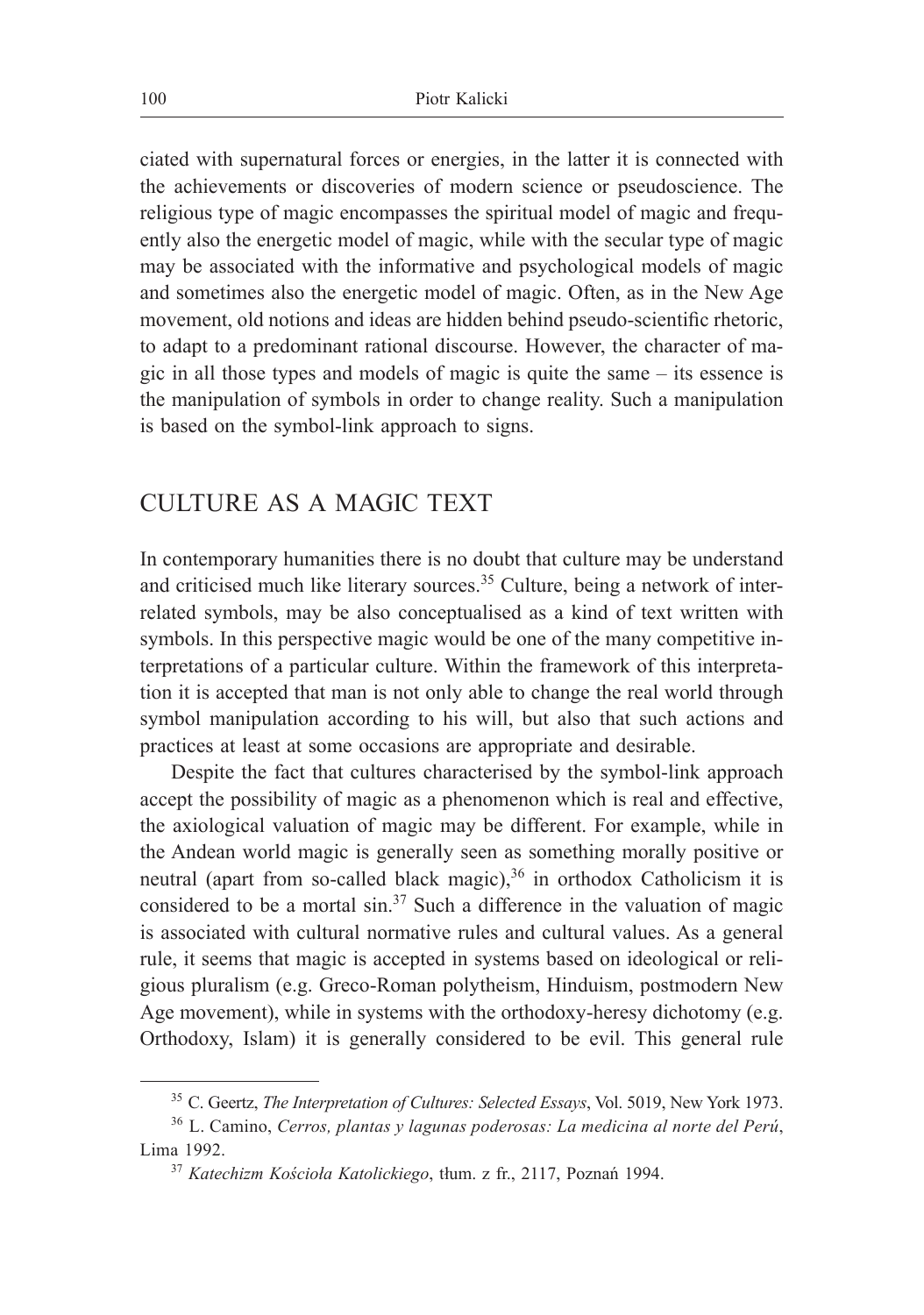should be probably associated with the more general problem of freedom of interpretation of culture and its symbols within a particular culture. It may be suggested that, as interpretation of the text of culture has less rigid interpretative rules in pluralistic cultures, magic may be considered an acceptable interpretation of culture. In more monolithic cultures the rules for the interpretation of symbols and, as a consequence, culture are much more rigid, so neither magic nor heterodoxical interpretations of culture may be accepted.

To conclude, it may be suggested that magic may develop only in cultures based on the symbol-link approach, which claims that symbolic manipulation can be a direct cause of changes in the material world. However, magic as a cultural phenomenon, may be considered axiologically positive, and consequently become a mainstream social phenomenon, only in cultures characterised by ideological or religious pluralism. Therefore, despite the fact that symbol-link cultures with more rigid rules of interpretation (the orthodoxy-heresy dichotomy) of the text of culture acknowledge the real existence of magic, they consider magic to be an undesirable phenomenon and often also persecute it. In contrast, symbol-link cultures with less rigid rules of interpretation (religious/ideological pluralism) not only acknowledge the real existence of magic, but also valuate this phenomenon and include magic, at least at some situations as desirable or appropriate.

Since magic may develop only in cultures characterised by the symbol- -link approach, these cultures should be studied as *sui generis* magical texts. It seems that a privileged method of study not only of magical texts *sensu stricto,* but also magic as a social and cultural phenomenon, should be semantics. Research on the complex network of interconnected symbols, which lie at the very heart of each culture, should focus on the relation between symbol usage and magic activity. Semantics *sensu stricto* of magic ought to address problems such as the criteria governing the selection of symbols used in magic, the rules concerning the formation of the relationship between a sign and its meaning (the principle of contagion or the principle of similarity). The syntax of magic should focus on issues like the differences between the use of the same symbol in magic and in non-magic activity, the role of the symbolic context for the use and meaning of symbols used in magic and the principles of making magic texts, especially spells. Finally, the pragmatics of magic should investigate magic practices, especially rituals and their social and cultural context, the influence of magic practices on culture and the social and cultural perception of magic.

It seems that unlike semantics *sensu stricto* and the syntax of magic which may be reasonably used to study only cultures with a symbol-link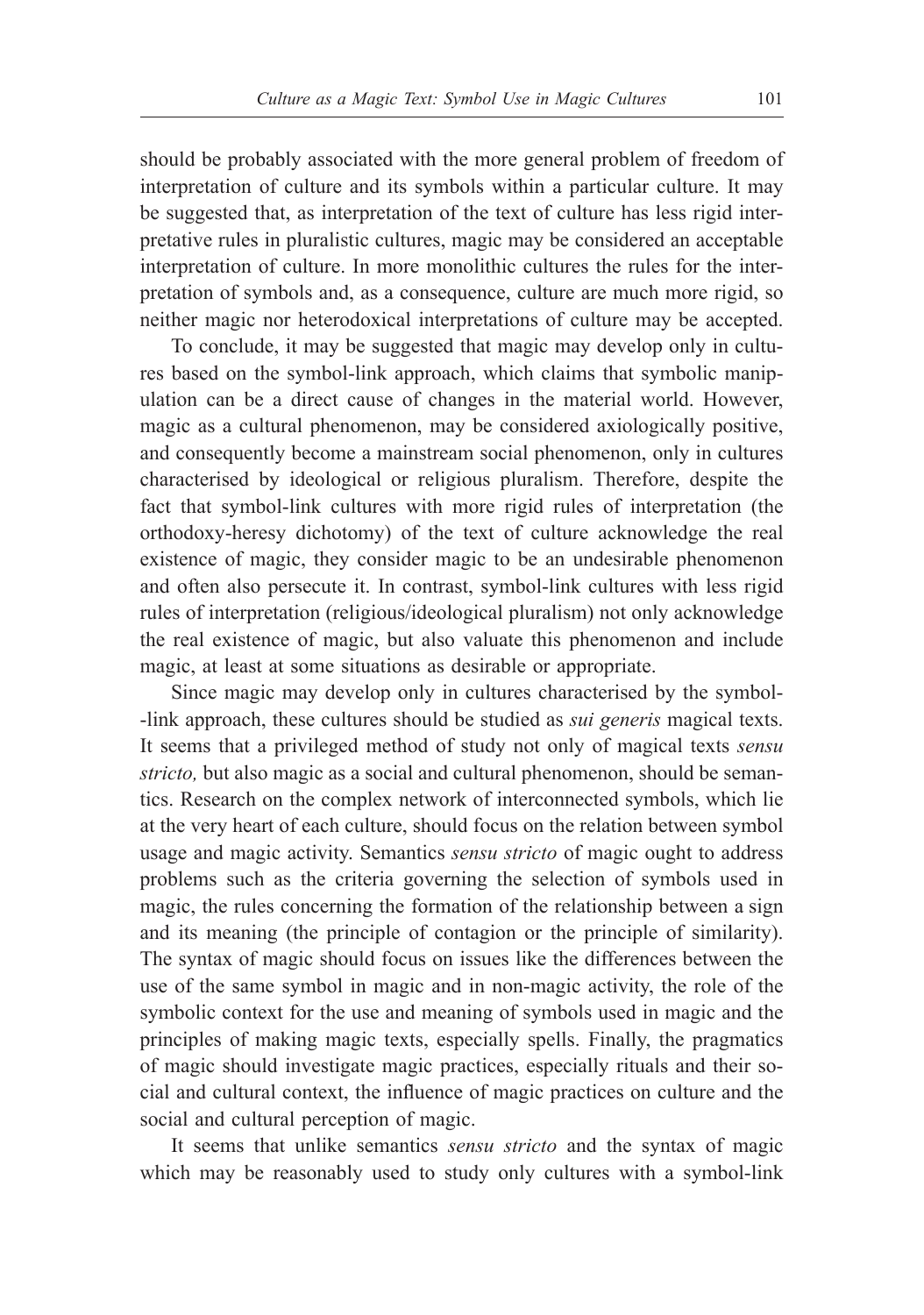approach, the pragmatics of magic are also applicable in cultures with a symbol-reference approach. Although in cultures which adopt the symbol-reference approach the real existence of magic is denied, it is still present as a cultural and social phenomenon treated as a kind of convention (literature, film, art) or entertainment (circus, showbiz).

Furthermore, the use of semantics is not restricted only to cultures of which we have written sources. Through the analysis of iconography we may also try to reconstruct the symbolic world of cultures without written sources. An interesting example of such studies could be the investigations of Makowski,  $38$ who after the meticulous investigations of iconography from ceramics, textiles and stone sculptures proposed the conception of glyph-emblems as a basic unit of symbolic language which dominated in the Central Andes during the Middle Horizon (ca. 600–1000 AD). Another way of studying past, illiterate societies are ethnographic analogies, both with contemporary or past traditional societies.

It should be also emphasised that problem of magic and magical thinking as a consequence of the adoption of the symbol-link perspective is of great importance to anthropology and archaeology, since the overwhelming majority of cultures are characterised by the symbol-link approach. Therefore, such a study is crucial to our understanding of past societies and contemporary non-Western civilisations.

The proposed approach is of great interest to anthropology for two main reasons. Firstly, it grants us a new insight into the comparative analysis of magic from the *emic* perspective and consequently it facilitates a deeper understanding of magic as a cultural and social phenomenon. It seems to be quite important that such an analysis would be carried out with a well-developed methodology of semantics and within a explicitly articulated theoretical framework. What is perhaps most interesting for archaeologists is the fact that human activity is influenced in a significant way by culture. Because culture is a complex net of interrelated symbols, understanding how they were perceived by people is quite important in explaining human behaviour in the past. Thus, without understanding culture at the *emic* level, we cannot explain it at the *etic* level.

Moreover, also from the *etic* perspective on magic and magical thinking, the distinction between cultures characterised by a symbol-reference approach

<sup>38</sup> K. Makowski**,** *Front Faces Figurines with Staffs in Tiahuanaco and Huari Iconography: Theme or Convention*?, "Boletín de Arqueología de Pontificia Universidad Católica del Perú" 2001, No. 5, "Huari y Tiwanaku: Modelos vs Evidencias", p. 337–374.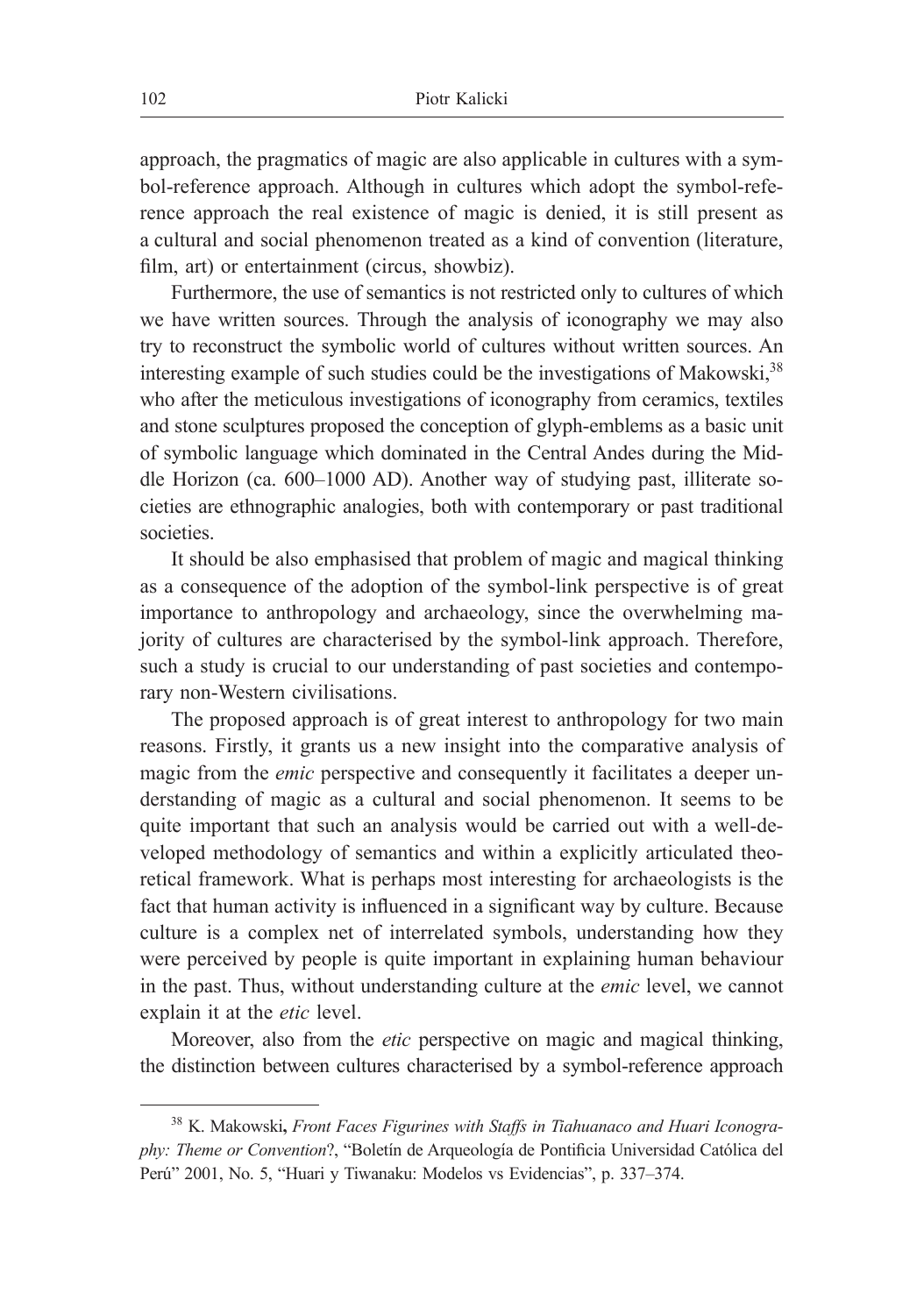and symbol-link approach, offers us a new insight into the subject of study. Not only does it enable us to see magic as a fragment of a broader picture of symbol use in culture, but it also raises the question why some cultures have adopted the symbol-link approach while others opted for a symbol-reference approach. Solving this problem will require additional interdisciplinary research.

However, it should be noticed that the division between symbol-link and symbol-reference concepts, is carried out from the *emic* point of view. Therefore, such typology is of a descriptive nature and could not be directly applied to the explanation of the nature of symbols and their relation with the real world.

### **CONCLUSIONS**

As magic is symbol manipulation in order to cause effects in reality, the key issue in studies concerning magic is the perception of symbols by their users. Given the fact that contemporary anthropology focuses more on the understanding of a particular culture in its own terms than on explaining social and cultural processes, the study of social and cultural perception of symbols gains even more importance. Cultures may adopt two main approaches: the symbol-reference approach and symbol-link approach. While in the former, the symbol is seen as a mere reference to its meaning, in the later it is considered to be a kind of gateway or window through which one opens oneself up to the reality for which the symbol stands. Magic, and consequently magical texts *sensu stricto*, is thus perceived as real and effective only in cultures characterised by the symbol-link perspective, because only in them is it conceivable that by using symbol one can influence reality non only on an intellectual or emotional level, but also on a physical and spiritual level.

Given the fact that culture may be studied and criticised like literary sources, magic seems to be one of the interpretations of the text of culture. However, even if symbol-link adoption permits the possibility of the real existence of magic, it does not determine its social valuation. While in pluralistic cultures which have no one, binding interpretation of culture, magic is tolerated or even accepted, in monolithic cultures characterised by the orthodoxy-heresy dichotomy magic is treated with great distrust and often is prohibited or considered evil. Of course this sketchy picture of social attitudes towards magic just reveals some general rules and does not fully encompass the complexity of culture. For example, in cultures in which magic is axiologically neutral or positive there is often a distinction between benevolent and beneficial magic (white magic) and harmful and dangerous magic (black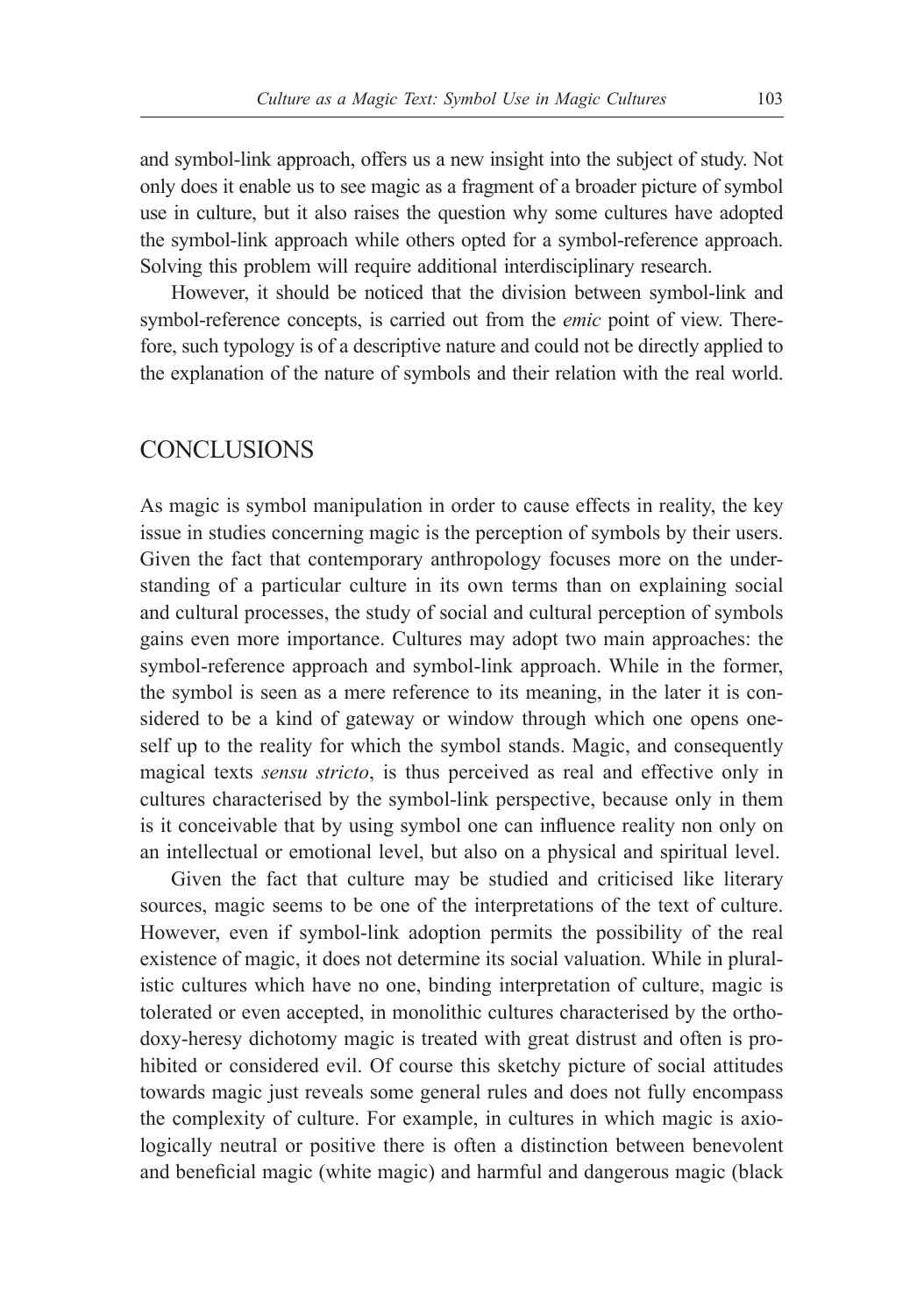magic). From the symbolic point of view, of secondary importance is also the distinction between religious and secular models of magic.

Since the complex network of interconnected symbols lies at the very heart of the text of culture, the privileged method to investigate magical cultures is semantics. While semantics and the syntax of magic may be used with success only in cultures which have adopted the symbol-link approach, the pragmatics of magic may be applied also to study magic as a cultural and social phenomenon in cultures characterised by a symbol-reference perspective. Due to the fact that an overwhelming majority of known cultures accept the symbol-link approach, the use of semantics while studying magic and magical texts in contemporary non-Western and almost all past cultures is crucial. The only notable exception of past culture which adopted the symbol-reference approach, is post-Enlightenment Western civilisation. However early manifestations of this perspective on signs may be observed during discussion on the problem of universals in late Middle Ages and on a larger scale since renaissance philosophy and the Reformation.

Symbolic perspective on symbols and magic offers a new insight into magic as a cultural and social phenomenon. As such, it opens new lines of research in comparative anthropology and archaeology and allows us a chance to develop studies on magic from a broader perspective. Furthermore, dominant for millennia symbol-link conception provokes questions concerning the nature of signs and its relation with the real world. It seems that new investigations employing semantics could contribute in an important and innovative manner to our understanding of magic and magical texts.

### LITERATURE

- 1. Barnard A., *Antropologia: zarys teorii i historii*, tłum. S. Szymański, wstęp J. Tokarska-Bakir, Warszawa 2006.
- 2. Bar-Yosef O., *The Upper Paleolithic Revolution*, "Annual Review of Anthropology" 2002, p. 363‒393.
- 3. Behringer W., *Witches and Witch Hunts: A Global History*, Cambridge, UK and Malden, Massachusetts 2004.
- 4. Boesch Ch., Boesch H., *Tool use and tool making in wild chimpanzees*, "Folia Primatologica" 1990, Vol. 54, No. 1‒2, p. 86‒99.
- 5. Calinicios A., *The Revolutionary Ideas of Karl Marx*, London 2010 [first edition 1983].
- 6. Camino L., *Cerros, plantas y lagunas poderosas: La medicina al norte del Perú*, Lima 1992.
- 7. Campbell J., *Flight of the Wild Gander: The Symbol without Meaning*, California 2002.
- 8. Chatterjee G., *Sacred Hindu Symbols*, photographs S. Chatterjee, New Delhi 2001.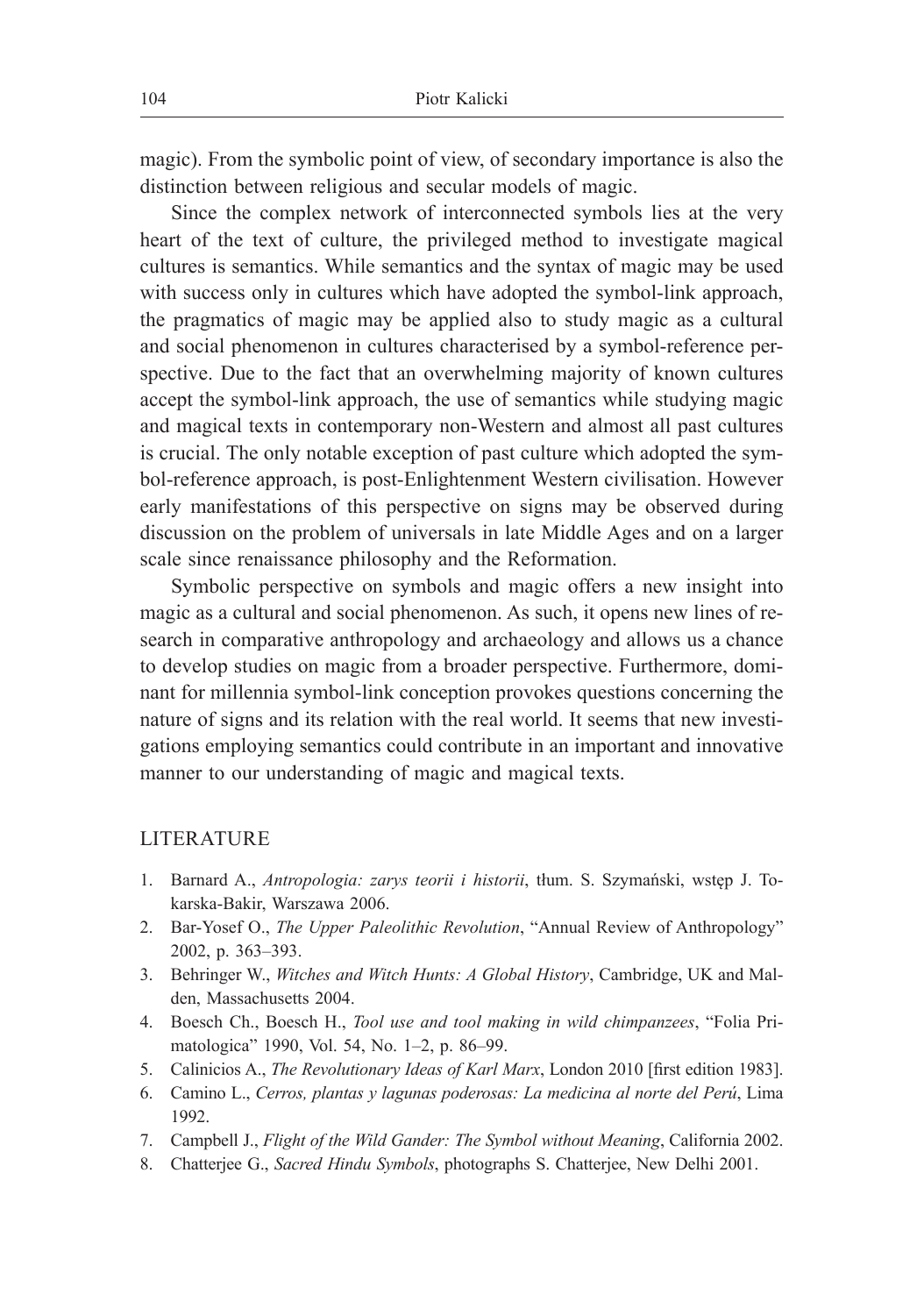- 9. Conkey W. M., *The Structural Analysis of Paleolithic Art*, "Archaeological Thought in America" 1989, p. 135-154.
- 10. Engels F., *Dialektyka natury* (1883), [in:] K. Marks, F. Engels, *Dzieła*, t. 20, Warszawa 1969.
- 11. Evans-Pritchard E. E., Gillies E., *Witchcraft, Oracles and Magic among the Azande*, Oxford 1976.
- 12. Faux J. L., *Hail the Conquering Gods: Ritual Sacrifice of Children in Inca Society*, "Journal of Contemporary Anthropology" 2012, 3(1).
- 13. Fraser J., *Form and Meaning of Magical Acts*, [in:] *Culture, Thought and Social Action: An Anthropological Perspective*, Cambridge, MA 1985.
- 14. Geertz C., *The Interpretation of Cultures: Selected Essays*, Vol. 5019, New York 1973.
- 15. Joralemon D., Sharon D., *Sorcery and Shamanism: Curanderos and Clients in Northern Peru*, Salt Lake City 1993.
- 16. Jung C. G., von Franz M.-L., *Man and His Symbols*, Garden City, N.Y. 1964.
- 17. Kalicki P., *Towards longue durée archaeology: cultural paradigms and long term struc*tures, [in:] Abstracts from 19<sup>th</sup> Annual Meeting of the European Association of Archae*ologists*, Pilsen Republic 2013.
- 18. *Katechizm Kościoła Katolickiego*, tłum. z fr., Poznań 1994.
- 19. Kozłowski K. J., *Early Upper Paleolithic Levallois-derived Industries in the Balkans*  and in the Middle Danube Basin, "Anthropologie" 2004, Vol. 42, No. 3, p. 263-280.
- 20. Kvale S., *Themes of Postmodernity*, [w:] W. Anderson, *The Truth About the Truth*, New York 1995.
- 21. Lévy-Bruhl L., *How Natives Think*, trans. L. A. Clare, New York 1925.
- 22. Lewis-Williams J. D., *Wrestling with Analogy: A Methodological Dilemma in Upper Paleolithic Art Research*, "Proceedings of the Prehistoric Society" 1991, Vol. 57, No. 1.
- 23. Lietava J., *Medicinal Plants in a Middle Paleolithic Grave Shanidar IV?*, "Journal of Ethnopharmacology" 1992, Vol. 35, No. 3, p. 263-266.
- 24. Makowski K., *Front Faces Figurines with Staffs in Tiahuanaco and Huari Iconography: Theme or Convention*?, "Boletín de Arqueología de Pontificia Universidad Católica del Perú" 2001, No. 5, "Huari y Tiwanaku: Modelos vs Evidencias", p. 337–374.
- 25. Malinowski B., Leach E. R., Berry J., *Coral Gardens and Their Magic*, London 1935.
- 26. Morgan H. T., *Chinese Symbols and Superstitions*, Detroit, Illinois 1972.
- 27. Peirce S. Ch., 1908, *A Letter to Lady Welby* (1908), [in:] Peirce, C. S., and Welby- -Gregory, Victoria (Lady Welby), *Semiotic and Significs: The Correspondence between C. S. Peirce and Victoria Lady Welby*, ed. by Ch. S. Hardwick, Indiana University Press, Bloomington and Indianapolis 1977.
- 28. Pollock D., *Masks and the Semiotics of Identity*, "Journal of the Royal Anthropological Institute" 1995, p. 581–597.
- 29. Reichel-Dolmatoff G., *Shamanism and Art of the Eastern Tukanoan Indians: Colombian Northwest Amazon*, Leiden 1987.
- 30. de Saussure F., *Course in General Linguistics*, trans. W. Baskin, eds. P. Meisel, H. Saussy, New York 2011 [first edition 1916].